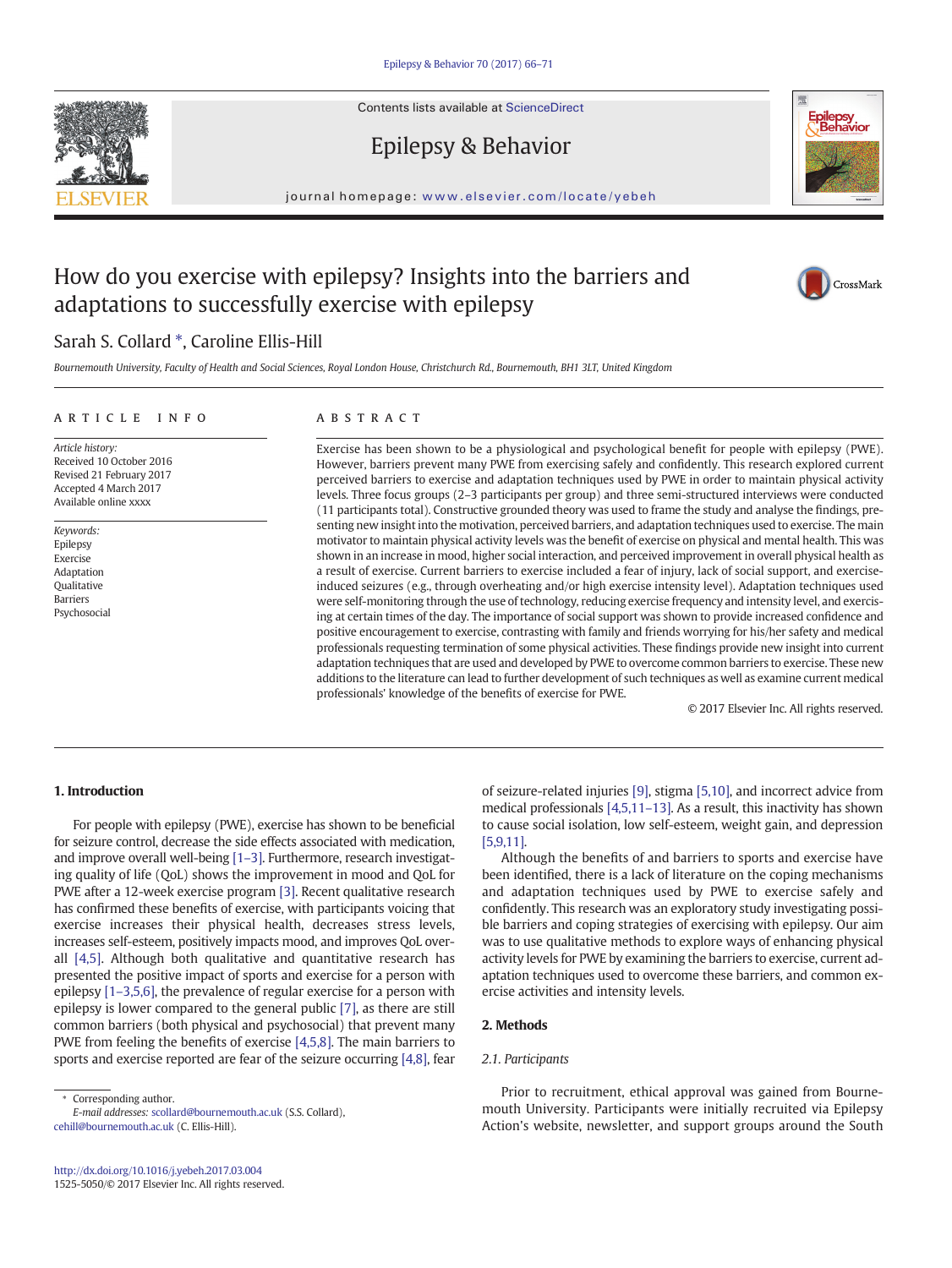<span id="page-1-0"></span>West of England. The recruitment area was extended to any region of England as a result of limited participants able to take part within the South West. Participant inclusion criteria were that each had a medical diagnosis of epilepsy; no co-morbid physical condition that could prevent exercise; at least 18 years of age or older; and live within two hours travel distance to Bournemouth. After the first two focus groups, the ability to travel was disregarded for those willing to take part in online focus groups or interviews.

Nineteen participants were initially recruited. However, as a result of participants' withdrawal prior to participating in a focus group or interview, the total number of participants who took part was 11. The total number of focus groups (2–3 individuals per group) was three. There were three semi-structured interviews. Table 1 presents the demographic data. This accounts for individuals having more than one seizure type.

Frequency and type of exercise activity varied amongst the participants. For each participant, exercise frequency depended on seizure frequency, e.g., the greater the frequency of seizures, the fewer times he/she exercised. In a week without seizures, exercise frequency ranged from 2 to 10 times per week, depending on the participant and his/her level of seizure control. For example, one participant (tonic–clonic seizures; seizure frequency varying from 1 to 2 a month to 1 every couple of months) exercised (rowing, running, strength training) at least 6–10 times a week. However, in a week that she had a tonic–clonic seizure, this would be five times or less. The average exercise frequency was 4 times per week. Walking, running, swimming, cycling, rowing, spinning, strength training, and squash were the activities undertaken. The most common activities were walking, running, and swimming.

#### 2.2. Focus groups and semi-structured interviews

Focus groups and individual semi-structured interviews were used to explore the exercise experiences of PWE. Focus groups were chosen to 'provide a forum where participants feel more comfortable discussing sensitive issues' [\[14,p. 30\]](#page-5-0). Through discussing their experiences with others who have the same condition, it was intended that the participants may feel more at ease in discussing potentially sensitive topics [\[15\]](#page-5-0). To prevent an individual from dominating the conversation, the main researcher (SC) provided 'active people management' [\[14,p. 31\]](#page-5-0) in order to encourage quieter participants to contribute. The first two focus groups were conducted in Bournemouth University interview rooms and the third focus group was conducted online using videoconferencing technology. Each focus group lasted 1 1/2 to 2 h. Semistructured interviews were conducted as a result of travel limitations and low recruitment numbers. Semi-structured interviews were scheduled at a time suitable for each participant and were conducted online using videoconferencing technology. Interviews lasted 1 to 1 1/2 h each. The focus groups and interviews were audio-recorded after written and verbal consent from the participants. Pseudonyms are used to protect the participants' confidentiality.

Questions were asked around the common themes of barriers to exercise, adaptation methods, and benefits of exercise. Further, the

| Table 1.                  |                    |
|---------------------------|--------------------|
| Gender                    | 7 Females; 4 Males |
| Age                       | Mean: 42 years     |
|                           | Range: 18-60 years |
| Seizure type              | Tonic-Clonic: 11   |
|                           | Partial seizure: 3 |
|                           | Absence: 2         |
|                           | Myoclonic: 1       |
| Mean time since diagnosis | 18 years           |
|                           | Range: 8-49 years  |
| Ethnicity                 | White-British: 10  |
|                           | Black-British: 1   |

 $T = 1.7$ 

focus groups and interviews permitted an open discussion of themes (e.g., related to exercise adherence, social support) that may be currently absent from research. A topic guide was used in the focus groups and interviews in order to explore these themes.

Sample questions asked:

- 1) Tell me about your experience exercising with epilepsy.
- 2) What type of exercise do you do?
- 3) How often do you exercise?
- 4) What motivates you to exercise?
- 5) Are there any barriers to exercise?
- 6) How do you overcome these barriers?
- 7) Have you discussed exercise with your doctor? If so, what does he/ she say?
- 8) How do your family/friends feel in regard to your exercise routine?

#### 2.2.1. Trust and rapport

Prior to starting each focus group or interview, trust and rapport were built with the main researcher and participants through conversations on the phone, email, and in person/online. This was key in developing comfort in the research setting and to ease any of the participants' concerns prior to the start of the sessions.

#### 2.3. Constructionist grounded theory

The focus groups and interviews were analysed using constructionist grounded theory (CGT). As CGT recognizes the impact of the researcher upon the research, this methodology was chosen as it aims to 'give a voice to the subject' [\[16,p.11\].](#page-5-0) Data were transcribed and analyzed using CGT in order to develop possible models that could be explored within future research. The analysis process was conducted as follows [\[17\]:](#page-5-0) Initial coding began after the first focus group. This involved verbatim transcription followed by coding to discover the important themes that emerged. This process then led to supplementary questions for the next focus group. Following this, focused coding was conducted through refining the categories and through the use of further data collection, establishing the categories and their connections further. Next, theory development occurred. This process laid the foundations of the developing theory, leading to further interviews and refinement of the theory over time. Lastly, themes that emerged from the last focus group and interviews were then used in discussions with the earlier participants to develop the theory further. This last step involved one to one discussions with six earlier participants (via phone and/or email).

This analytical process was conducted until no new topics were discovered with this participant group and the emerging theory allowed a depiction of the barriers, benefits, and adaptation methods used by PWE to exercise. Following analysis, member checking [\[18\]](#page-5-0) was conducted through presenting these findings back to the participants in order to assess if the participants felt that they could recognize their experiences in the findings.

#### 2.4. Reflection

As the main researcher has epilepsy, this was discussed with the participants prior to the start of the focus groups and interviews in the case of a seizure occurring. To limit researcher bias, reflection techniques were followed throughout the research process. Such techniques included discussions with the co-author, self-reflection, and memo writing [\[4,5\]](#page-5-0). These reflection methods occurred prior to and after interviews and focus groups, during transcription, as well as throughout the analysis process. Reflection allowed for further development of the analysis through memo writing, allowing connections between themes, and further solidification of the grounded theory method. Great care was taken so that the researcher's experiences did not dominate the interviews or analysis. Participants remarked that due to the main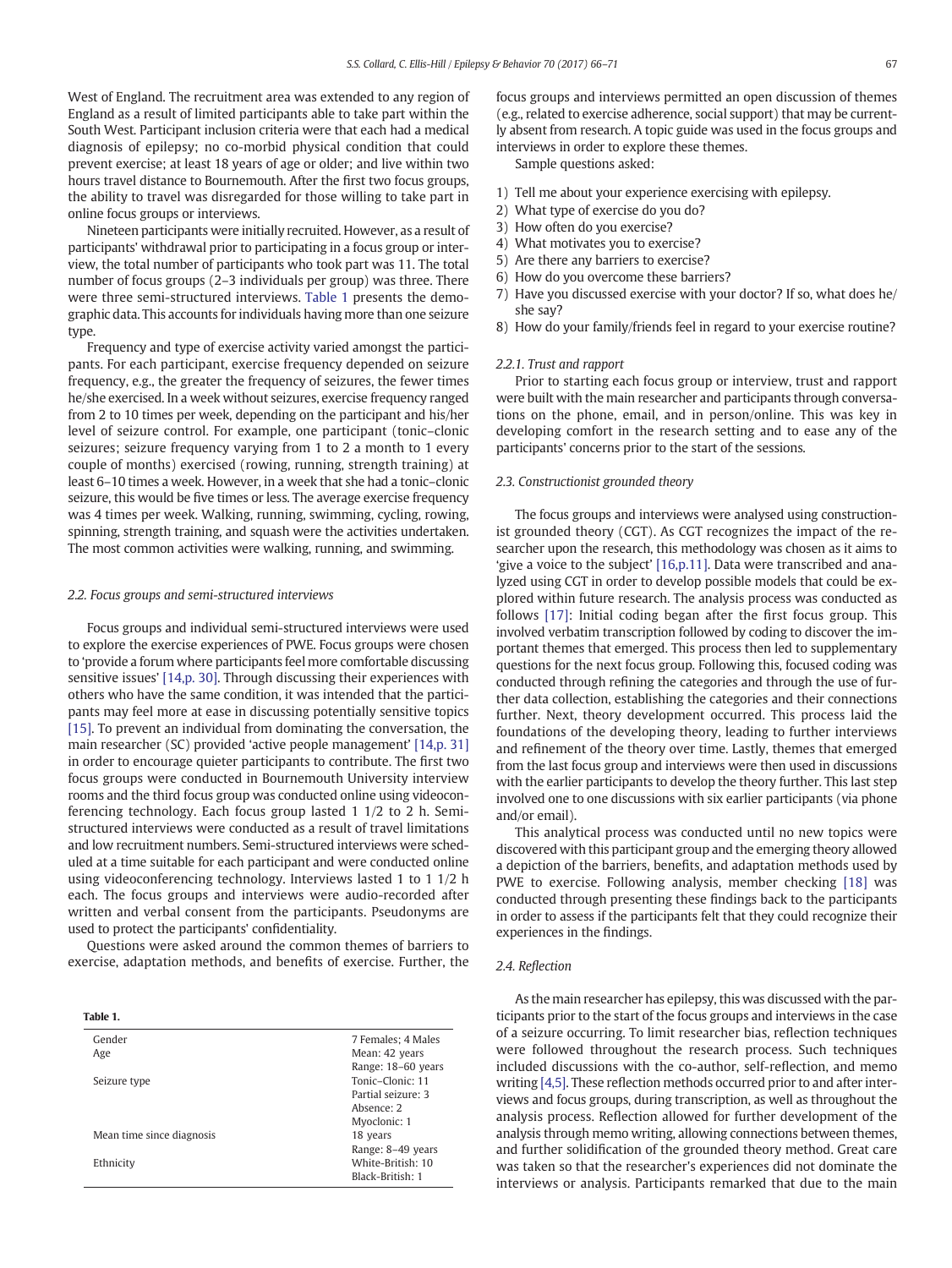researcher having epilepsy as well, they felt an atmosphere of comfort and openness to discuss topics they had not discussed with others before [\[5\]](#page-5-0).

#### 3. Results

Results revealed core categories of motivation to exercise, barriers to exercise, adaptation methods, and the impact of social support. Within these core categories, connections between themes emerged, providing a continuously cyclical and evolving portrayal of the impact of epilepsy on PWE's exercise routine [See Fig. 1].

#### 3.1. Motivation to exercise

For the participants, there were many different motivating factors in deciding to exercise as well as maintaining an exercise routine. The overall feeling of the benefit of exercise to their physical and mental health was commonly discussed.

(Rebecca, Interview): I love it, I love exercise. I love it. I love, when I get on the treadmill or I run home or I go for a run. I don't have an issue, I don't have a mental block at all! Like a lot of people hate exercise, I love it. When I put my shoes on and go for a run, there's nothing better. … exercise for me is very, very relaxing.

(Dylan, Focus group): Um… I've always loved to exercise cause it's a part of my life. Um, I enjoy it, keep a healthy lifestyle cause they say if you exercise you keep healthy and fit. And, also it's a good social with my mates and family as well. It gets everyone together.

Partaking in exercise made the participants feel physically healthy (e.g., decreased weight gain as a result of seizure medications) and happier, and relieved stress and increased social interaction. Through partaking in exercise, participants felt that they were not allowing epilepsy to take over their life.

(Heather, Focus group): I always, personally, just get on with it. My attitude towards my epilepsy is, I mean I was diagnosed with it at age 14. So I've had it most of my life now when I work out. So I've always taken the approach that epilepsy doesn't own me. I never ever consciously think about it. I'm fortunate that mine's quite controlled.

Not allowing their epilepsy to constantly prevent them from exercising, some participants felt that consistent exercise improved seizure recovery.

(Kimberly, Interview): I tend to find the fitter I am, the healthier I am, the shorter the recovery time [from a seizure] as well… I … I don't know, I know I feel better after seizures. Like I've been able to just get up and about the same day whereas it [seizure] used to, just knock me out for a couple of days. … But actually since I've been better health wise, it's [recovery from a seizure] actually not been too bad.

In addition to the benefit of exercise aiding seizure recovery, participants shared the positive impact of exercise upon stress levels and overall health. Subsequently, they saw a decrease in their seizure frequency. Although the benefits of exercise and importance of physical activity within their lives were discussed, the barriers to exercise were also shown to be prevalent for many of the participants.

#### 3.2. Barriers to exercise

Throughout each of the focus groups and interviews, there was a common theme of barriers that prevented exercise. Although reasons typically seen, i.e., not enough time, family commitments, etc., were discussed, the majority of reasons for those with uncontrolled seizures were epilepsy-related. First, a common worry was the impact of highintensity exercise on triggering a seizure and knowing his/her limits.

(Kimberly, Interview): The main thing that comes up really is like, the safety aspects of it. Just making sure you're safe more than perhaps… you'd worry about it if you didn't. … Um, … That's probably the main thing for me. Perhaps not training to or not pushing to the same intensity all the time that other people can. Cause it's always that thing in the back of your mind of, 'mmm, am I going to push a little bit too hard and have a seizure?'

For some participants, they directly saw a link to increased exercise intensity and increased seizure activity.

(Vanessa, Focus group): I continued to have a few more seizures all while exercising on the cross trainer or running. That was over a couple of years, umm, and it all seemed to be when I was doing very fast, active, high heart rate. So, any sprint work, up hills, that would be when it [a seizure] happened.

(Dylan, Focus group): I always have a fit [seizure] if I'm playing, doing exercise. It is a certain kind of exercise, see, more endurance exercise, long distance. So, when playing football for example, cause I always seem to have a fit [seizure] playing football. No matter what.



Fig. 1. Core categories and connections of the barriers and adaptations of exercising with epilepsy.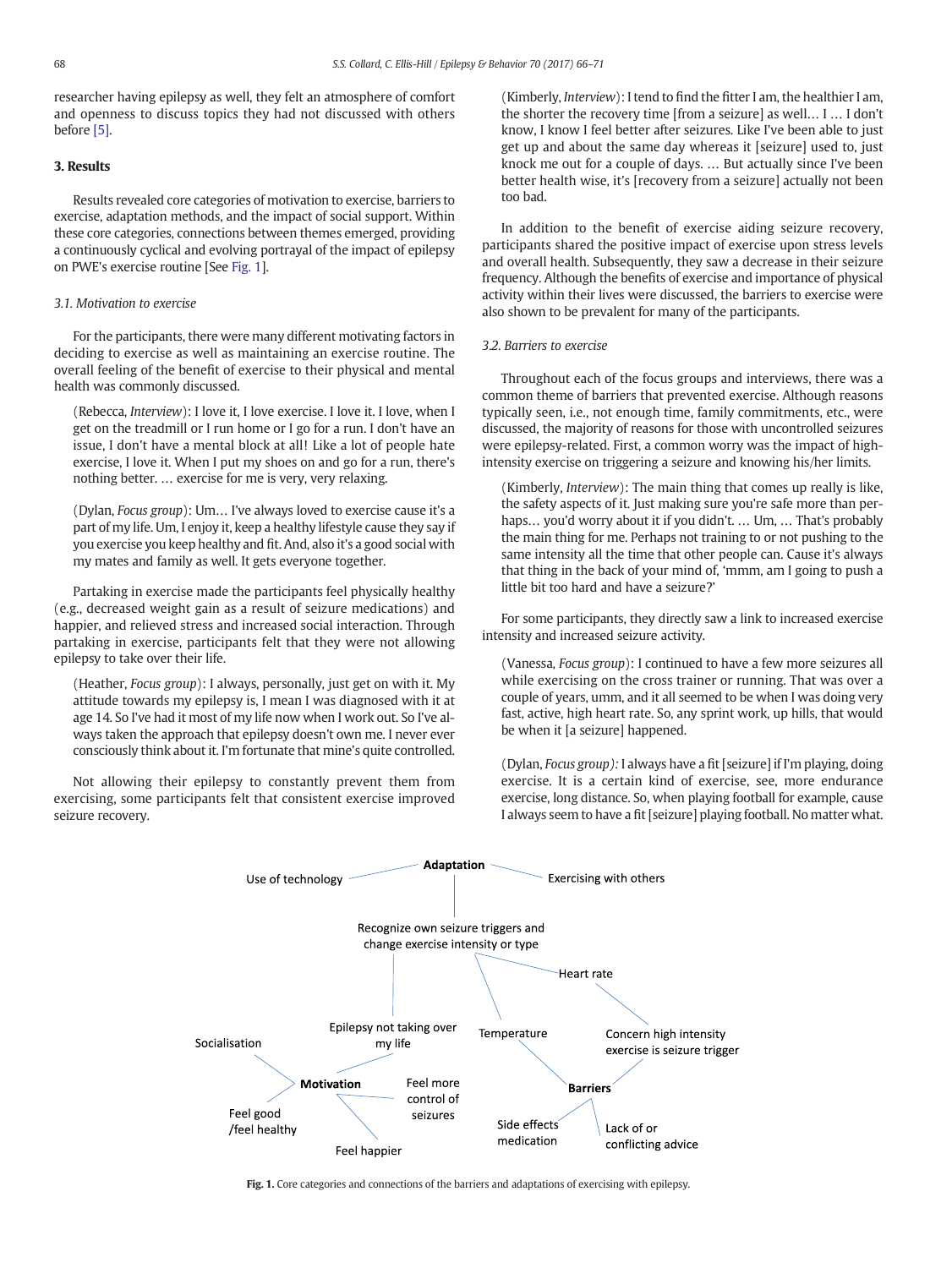I'm pretty playful on the pitch, I start running and then after 15 min, I'll go into a seizure. It always happens and I've never understood why.

Not only was a direct link to exercise-related seizures discussed, but the concern of having no one to exercise with also increased the likelihood of staying at home rather than partaking in exercise or sports.

(Penelope, Focus group): My only problem is, um, I won't do it by myself. So any running, if my husband isn't available, friends aren't available, then I won't do it. Which makes sense.

Additionally, one more barrier to exercise was medical advice provided to the participants. Participants reported medical professionals did not directly recommend exercise or sports for the participants' medical and/or psychological well-being. For some, the lack of advice was frustrating, but for others being told to stop exercising by neurologists, family members, and friends resulted in a negative psychological impact.

(Heather, Focus group): I've, I've got to say, I don't think I've ever had any information about exercise when I've gone to see my … my … consultant or my epilepsy nurse.

(Dylan, Focus group): From my experience, talking to my neurologist, they informed me to stop playing sports. Cause they said that, if I'm having fits [seizures] playing sports then I shouldn't play, it's as simple as that, they said to me.

Researcher: Did you say anything back to them or, how did you react to that?

Dylan: I was distraught cause sports are with me for all my life. And like I said, I almost made it to the professional level, but being told I can't play, I should stop, it kind of … saddened me.

(Samantha, Focus group): So … my parents worry quite a lot. I like cycling, umm … but, yeah, I think my parents worry too much (little laugh). Umm, so I could do that [cycle], but I think they worry I'll overheat. Because I have overheated in other things before. So they'll worry I'll overheat then. And then there's no one else that can go out with me, so I have to go out by myself. So it's just safer to walk.

Lastly, medication side effects, e.g., fatigue, were obstacles which caused participants not to exercise to the amount they desired. However, exercise was also one method that helped ease their medication side effects.

(Heather and Adam, Focus group):

Heather: Actually yeah, like I said when I moved onto Keppra, I had no get up and go … You probably couldn't have dragged me out to go for a run … But, like I say, you come through it. But I would definitely say when the side effects start, it was so … nausea and the tiredness and it made me not want to [exercise]. But once you push through that barrier of initially feeling tired, you feel the benefit afterwards. So we were saying earlier, once you've had that high of having done a run, getting that blood moving.

Adam: yeah, yeah.

Heather: feeling generally really good. You say, 'Right, I'll just make sure I push through that horrendous side effect. The first K will be a killer, more so than it normally is. But, I know I'll feel better at the end of it for doing it.'

Although there were constant barriers shared, it seems that adapting to one's epilepsy is one method of helping to increase or maintain exercise levels.

#### 3.3. Adaptations

Methods that participants used to maintain an exercise routine were to recognize their seizure triggers, change exercise type and intensity level according to seizure activity, and use technology. First, one common method discussed was to acknowledge his/her seizure triggers and either rest or modify his/her exercise activity.

(Kimberly, Interview): Getting over tired is [a trigger]. Um, and if I know I've not slept well or something, I think it is, I do think it is partly my responsibility not to put other people in the boat in danger. So… if I know I'm overtired, don't go and get in a boat and go three miles down the river (little laugh). So … I'll do that, just have a day off or something.

(Rebecca, Interview): Yeah, so, specifically when I'm doing any weight training on the right side. Because that does send out a very, very specific, I mean I have headaches ALL the time. But, the seizure headaches are something very, very specific and I just know, 'Oh no, this is not going to have a good outcome at all.' And so when I'm doing weight training, there comes a point where I get that feeling where I need to stop really rather quickly or I would have a seizure.

Researcher: It's a different feeling compared to just say, normal fatigue?

Rebecca: Very, very different. It feels a bit more … normal seizures when I'm just tired, they just kind of creep up, I don't know how to explain it. It's not as. it's not as … umm … intense in the arm and in the leg as when I'm exercising. So when I'm exercising I can feel, 'Oh my word, that is painful, really painful. Sharp, sharp pain.' And I will feel it building up. I have an aura of about 5 min. With each seizure I get that same sort of feeling. Which can go for quite a while. Umm, but when the aura comes I then get that nausea and that's the ticket. Whereas when I'm exercising, I would stop before I even get to the point where I have that nausea. So all the muscle pain is there, the headaches there, everything's similar, but the nausea. So I stop before that point.

A common method of preventing seizures in relation to exercise is to change one's intensity level or exercise type. This was shown to be as a result of recognizing pre-seizure symptoms as well as knowing their triggers.

(Vanessa, Focus group): But I just curb my exercise, so I don't exercise to the level where I'm happy. So I go off to boot camp and we will do sprints, and I won't sprint.

(Samantha, Focus group): Umm, I just normally do walking because if I do any of the other, more like physical activity, like playing sport games, I don't know, like cricket, I'll overheat too quickly and I'll have a seizure.

The use of technology to track seizure activity in relation to exercise was discussed as a method of gaining a sense of control of their epilepsy. One technique used by two of the participants was a heart rate monitor:

(Vanessa, Focus group): I don't feel my seizures come on, but I know when I've tracked them on my heart rate monitor and my Garmin, I know it's [heart rate] been on the decline. That the body has gone into seizure … [To set my heart rate max,] I just go by the standard guidelines, so 220 minus my age and then work within 75% of that. So in my recognising, I'm allowed to go 170 beats per minute … heartrate [sic]. And if I go beyond that, I have my little watch set up so I get an alarm that goes off. Sometimes I ignore it, cross my fingers, and more often than not I stay within that.

One participant shared the common trigger of overheating as a problem for maintaining exercise. His solution was to use a type of thermometer to help him keep under control. As a result of increased temperature, this participant also uses an ice pack to cool himself down in order to prevent a seizure. Another participant changes the time of day she exercises to reduce the chances of triggering a seizure.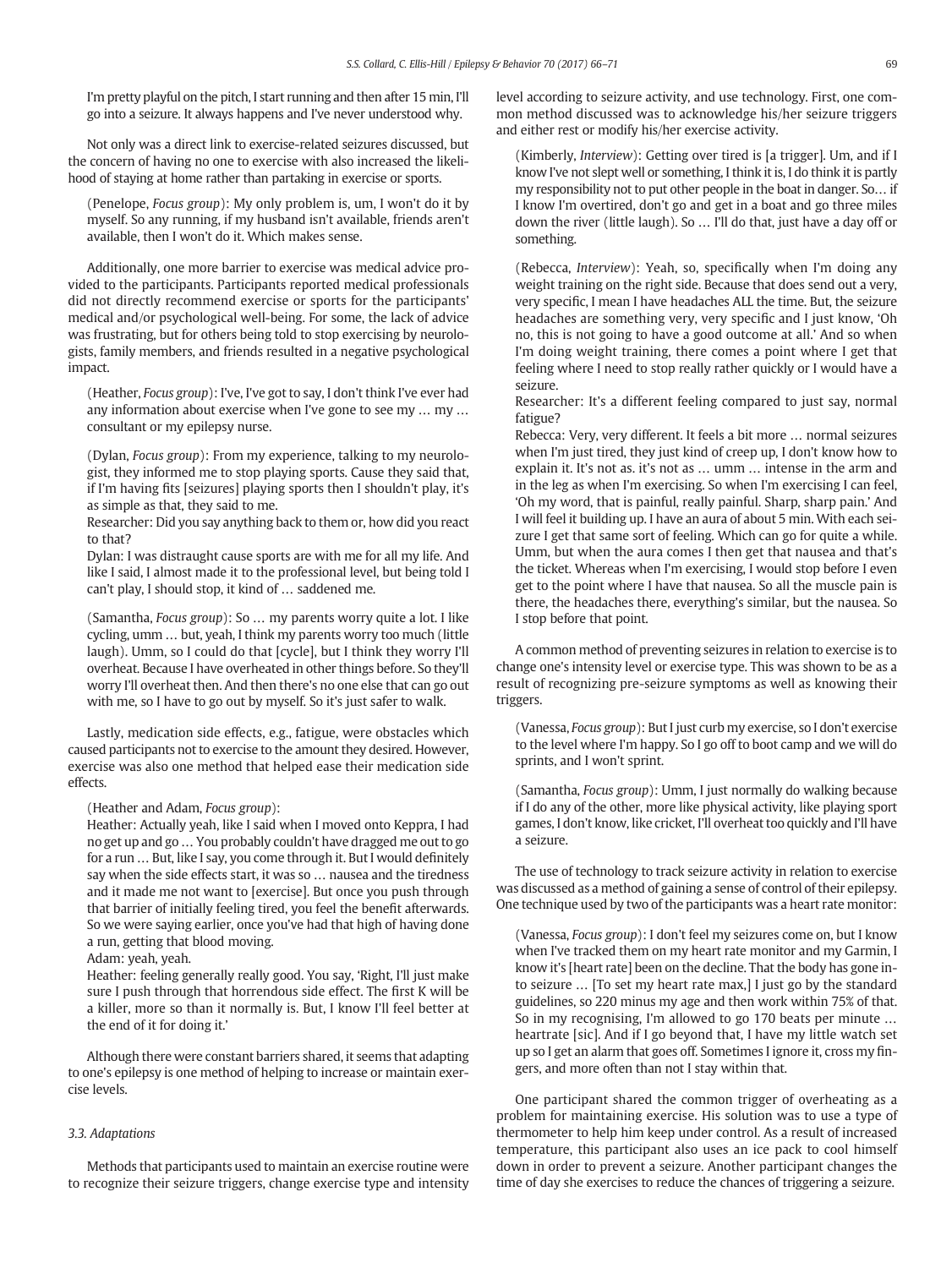(Samantha, Focus group):

Samantha: I have to make sure that it's at the right time of day. Researcher: So what would that be?

Samantha: So [in the summer] it can't be too near 5:00 pm. I wouldn't start any physical exercise at 4:00 in the afternoon. Researcher: You wouldn't start it?

Samantha: No, … I would do it in the morning. I don't really count, I don't really think that walking is like physical … But if I was to do any physical exercise I'd probably do it in the morning.

Overcoming any barriers to exercise through adaptations was one key aspect of finding ways to not let epilepsy control the participants' lives. These adaptation techniques were particularly useful when discussed in connection with positive or negative social support.

#### 3.4. Social support

Participants reported a mixture of positive and negative aspects of friends, family, and medical professionals providing social support. Firstly, although (as shown in 3.2) medical advice was mixed in regard to recommending exercise, some participants did report that his/her neurologist did suggest that epilepsy should not be a barrier to exercise.

#### (Adam and Heather, Focus group):

Adam: I mean, cause last summer I should have done [a race] in France, which is this big ultra-run which goes around the Alps and cause I had the hamstring injury, I… Before I actually put my entry into it, I actually got, consulted the epi specialist, … And basically they were like, 'Why, why, why are you asking me?' Like,

Heather: You don't need to… yeah.

Adam: 'Don't talk about it, just go do it.' I mean, I don't know if it's because of his army background and he's like, 'Well, don't be such a wimp' or … (laughs).

Adam: … But yeah, effectively he said, 'There's no reason why you shouldn't be doing it.'

Furthermore, some participants also expressed that they felt unable to discuss the topic of exercise with his/her neurologist because of time restraints. Consequently, any concerns on the topic of exercise were not readily discussed with his/her neurologist.

In regard to creating a feeling of safety whilst exercising, participants reported an increased sense of security when exercising with others.

(Denise, Interview): Researcher: What makes you feel safe when exercising? Denise: When there's people around me.

Friends and family do worry for the participants. However, participants reported friends and family realizing the importance of exercise to the individual and tried not to hinder.

(Dylan, Focus group): But they [teammates] don't tell me not to exercise, just to 'take it easy'. And don't go all out full blow, as I like to when I'm playing … They won't tell me not to exercise because they know I enjoy it and they know it's good. But they've told me to take it easy and if I do feel tired, just sit out and stuff like that. They are pretty sensible with it. They won't hinder me from participating.

This support has also helped in boosting the confidence and motivation to exercise.

(Heather, Focus group) And my husband was really good at just going, 'Get out of bed, you can do it, you can do it.' I think it helps as well, to have that person help you with the exercise, cause then you sort of believe in yourself a bit more, if someone else does.

One way of providing this support is to create a safe haven in case a seizure occurs.

(Penelope, Focus group): My husband rides a bike. So I did quite fancy getting a bike and riding with him. But if I did, because I've never ridden a bike, never had one as a child, perhaps that's why, I'd want to ride behind him, not in front of him in all that traffic. But he said, 'If you're riding a bike, you're in front of me, so if I see you start wobbling I know something's going on.'

This being said, this same participant also reported a negative experience as a result of a lack of knowledge of epilepsy by those within an exercise environment.

(Penelope, Focus group): We did go running with a particular group in Portsmouth and one time my husband couldn't go for a particular reason, and a couple of friends that usually go weren't there so I said to the guy who ran that particular group, 'Next time, I'll be coming by myself, is that ok?' 'No I'd rather you didn't.' I mean other people knew me and knew I had epilepsy but he said, 'I'd rather you didn't come without your friends or your husband.'

As shown above, there was a mixture of responses in regard to social support and exercising with epilepsy. This insight in regard to the positive and negative impact of social support on the person with epilepsy maintaining exercise or taking part in team sports is important to document.

#### 4. Discussion

The barriers and adaptations used by PWE to exercise confirm previous literature as well as provided new insights into the methods used to overcome such barriers. Barriers to exercise, e.g., exercise type and intensity, as well as advice in regard to stopping exercise, have previously been shown [1,4–[6,11,12,14,19\]](#page-5-0). However, to the best of our knowledge, overheating with exercise as a seizure trigger is a new addition to current barriers. Adding to these findings, insight into how a person with epilepsy adapts to such barriers through the use of technology or exercising at cooler times of the day is another key addition to current literature.

The participants' reports of enjoyment of exercise and feeling the benefits on their health status as a main motivator to exercise have been shown recently [\[1,4,5\]](#page-5-0). The positive impact on mood was discussed by the participants and was one motivator to continue to exercise. More detailed findings regarding mood improvement associated with exercise for PWE noted in this study will be presented in a future paper. These findings also revealed that participants felt exercise positively improved their health and allowed them to recover faster from a seizure. Exercise improving recovery from a seizure is, to the best of our knowledge, new to literature and important to explore further. A key psychological motivation consistent with the literature is 'not letting epilepsy stop me'. This confirms a common sentiment for PWE in relation to exercise as well as in everyday life [\[4,5,10,19,20\]](#page-5-0). This motivational strategy is important to note as it shows that PWE feel that through exercising, despite having uncontrolled seizures, they are gaining some control of their health. As epilepsy can often make PWE feel out of control of their health [\[4,5,19,20\],](#page-5-0) these findings show that it may be through a consistent exercise routine that PWE may be able to find an aspect of this control.

Although exercise-induced seizures are reported to be prevalent in only 1–2% of PWE [\[21,22\],](#page-5-0) some of our participants reported exercise to be a trigger for their epilepsy. This was in connection with higher intensity exercise and overheating. The adaptations used and developed by the participants revealed that although certain aspects of exercise may trigger seizures for some, they felt continuing to exercise with adaptations was more beneficial to their overall mental and physical health.

In terms of aiding their exercise routine, participants discussed methods of adaptation and coping with the disruption of uncontrolled seizures. As safety was a main issue for many participants, it was through the processes of making sure to eat prior to exercise, exercising at a